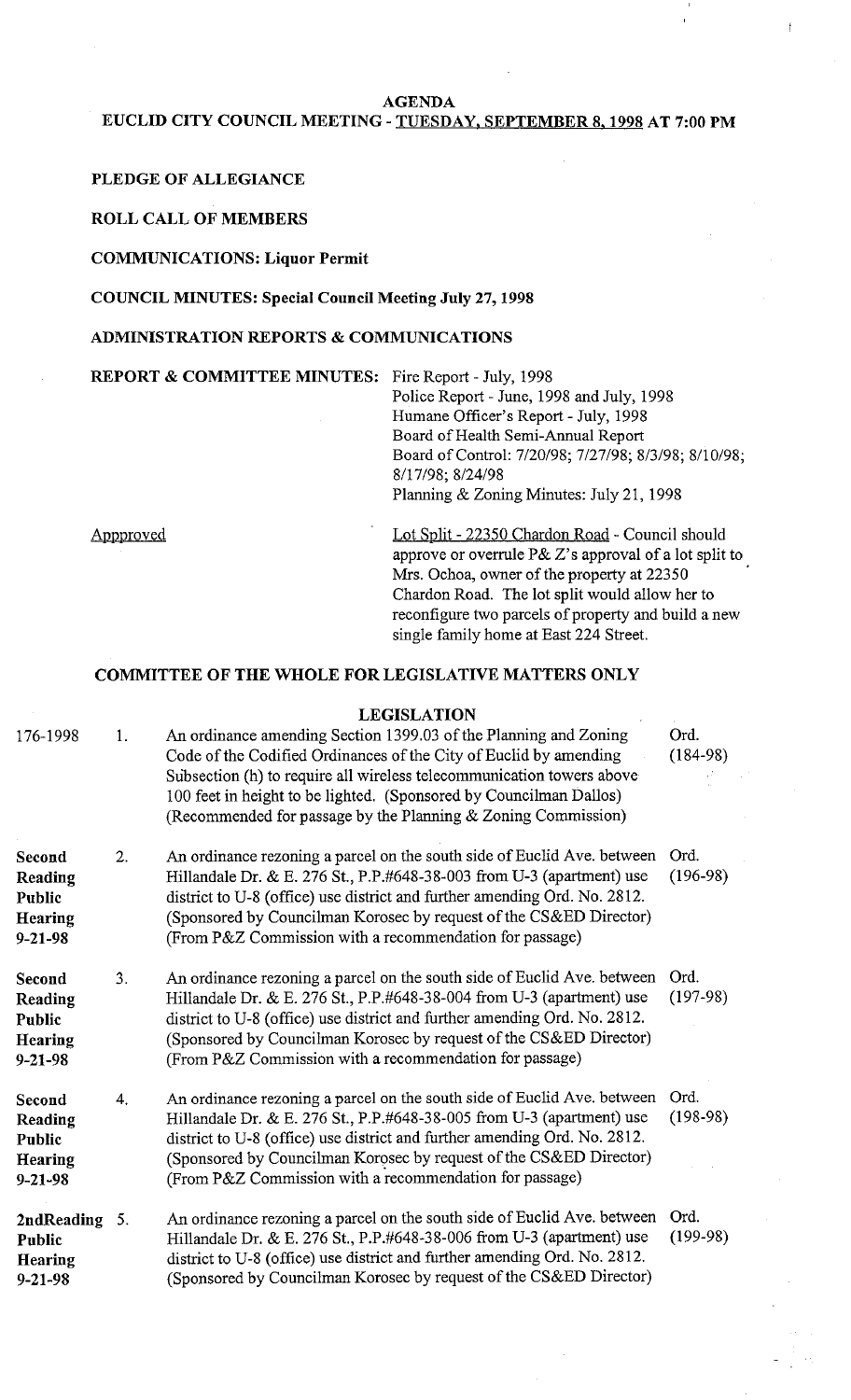| Second<br>Reading<br>Public<br>Hearing<br>$9 - 21 - 98$ | 6.  | An ordinance rezoning a parcel on the south side of Euclid Ave. between<br>Hillandale Dr. & E. 276 St., P.P.#648-38-007 from U-3 (apartment) use<br>district to U-8 (office) use district and further amending Ord. No. 2812.<br>(Sponsored by Councilman Korosec by request of the CS&ED Director)<br>(From P&Z Commission with a recommendation for passage)                                                                                                                           | Ord.<br>$(200-98)$ |
|---------------------------------------------------------|-----|------------------------------------------------------------------------------------------------------------------------------------------------------------------------------------------------------------------------------------------------------------------------------------------------------------------------------------------------------------------------------------------------------------------------------------------------------------------------------------------|--------------------|
| 177-1998                                                | 7.  | A resolution confirming the Planning and Zoning Commission's approval Res.<br>of a special permit allowing Handle-It Company, a current tenant of<br>20001 Euclid Ave., (P.P. Nos. 646-25-001, 646-26-001 and 646-26-002),<br>to move into a larger space on the same property for warehousing<br>purposes. (Sponsored by Planning & Zoning Commission)                                                                                                                                  | $(228-98)$         |
| Tabled                                                  | 8.  | A resolution confirming the Planning & Zoning Commission's approval<br>of a special permit allowing approximately 96,000 square feet of space at<br>20001 Euclid Ave. (P.P. Nos. 646-25-001, 646-26-001 and 646-26-002),<br>which is located in a U-6 (industrial/manufacturing) district, to be used<br>for warehousing purposes by new tenant, Dawson Trucking. (Sponsored<br>by Planning & Zoning Commission)                                                                         | Res.<br>$(229-98)$ |
| 178-1998                                                | 9.  | A resolution confirming the Planning $&$ Zoning Commission's approval<br>of a special permit allowing approximately 18,000 square feet of space at<br>20001 Euclid Ave. (P.P. Nos. 646-25-001, 646-26-001 and 646-26-002),<br>which is located in a U-6 (industrial/manufacturing) district, to be used<br>for recreational purposes by new tenant, N.A.G.'s Sk8 House.<br>(Sponsored by Planning & Zoning Commission)                                                                   | Res.<br>$(230-98)$ |
| 179-1998                                                | 10. | An emergency ordinance authorizing the Mayor of the City of Euclid to $\cdot$<br>execute a Purchase Agreement with the Albert Ratner Trust, and to pay a<br>down-payment, for the acquisition of a portion of the property located at<br>27300 Euclid Ave., Euclid, Ohio, known as The Village of Euclid<br>(Parklawn Gardens), in an amount not to exceed Three Million Seven<br>Hundred Fifty Thousand Dollars (\$3,750,000.00). (Sponsored by Mayor<br>Oyaski and the entire Council) | Ord.<br>$(236-98)$ |
| 180-1998                                                | 11. | An ordinance amending Section 503.13 of the General Offenses Code of<br>the Codified Ordinances of the City of Euclid by the addition of new<br>subsection (e) and the redistribution of the existing paragraphs that<br>follow. (Sponsored by Councilwoman Miller by request of Law Director)                                                                                                                                                                                           | Ord.<br>$(221-98)$ |
| 181-1998                                                | 12. | An emergency ordinance amending Section 545.04(e) of the General<br>Offenses Code of the Codified Ordinances of the City of Euclid to clarify<br>the penalty for the criminal offense of disorderly conduct. (Sponsored by<br>Councilwoman Miller by request of the Law Director)                                                                                                                                                                                                        | Ord.<br>$(227-98)$ |
| 182-1998                                                | 13. | An emergency ordinance amending Section $513.03(c)(2)$ of the General<br>Offenses Code of the Codified Ordinances of the City of Euclid to clarify<br>the penalty for drug abuse of marihuana. (Sponsored by Councilwoman<br>Miller by request of the Law Director)                                                                                                                                                                                                                      | Ord.<br>$(238-98)$ |
| 183-1998                                                | 14. | A resolution approving the use of submerged lands for property located at Res.<br>22727 Edgecliff Drive in the City of Euclid so that the owner can<br>undertake lake shore protection measures. (Sponsored by Councilwoman<br>Holzheimer Gail by request of the Law Director)                                                                                                                                                                                                           | $(226-98)$         |
| 184-1998                                                | 15. | An emergency ordinance to levy assessments for the removal of<br>dangerous/hazardous trees as provided in Section 909.02 of the Codified<br>Ordinances of the City of Euclid. (Sponsored by Councilwoman<br>McGarry by request of the Parks & Recreation Director)                                                                                                                                                                                                                       | Ord.<br>$(235-98)$ |
|                                                         |     |                                                                                                                                                                                                                                                                                                                                                                                                                                                                                          |                    |

 $\label{eq:2} \frac{1}{\sqrt{2}}\left(\frac{1}{\sqrt{2}}\right)^{2} \left(\frac{1}{\sqrt{2}}\right)^{2} \left(\frac{1}{\sqrt{2}}\right)^{2} \left(\frac{1}{\sqrt{2}}\right)^{2} \left(\frac{1}{\sqrt{2}}\right)^{2} \left(\frac{1}{\sqrt{2}}\right)^{2} \left(\frac{1}{\sqrt{2}}\right)^{2} \left(\frac{1}{\sqrt{2}}\right)^{2} \left(\frac{1}{\sqrt{2}}\right)^{2} \left(\frac{1}{\sqrt{2}}\right)^{2} \left(\frac{1}{\sqrt{2}}\right)^{2} \left(\frac{$ 

 $\frac{1}{\sqrt{2}}\int_{0}^{\sqrt{2}}\frac{1}{\sqrt{2}}\left( \frac{1}{2}\right) ^{2}d\mu$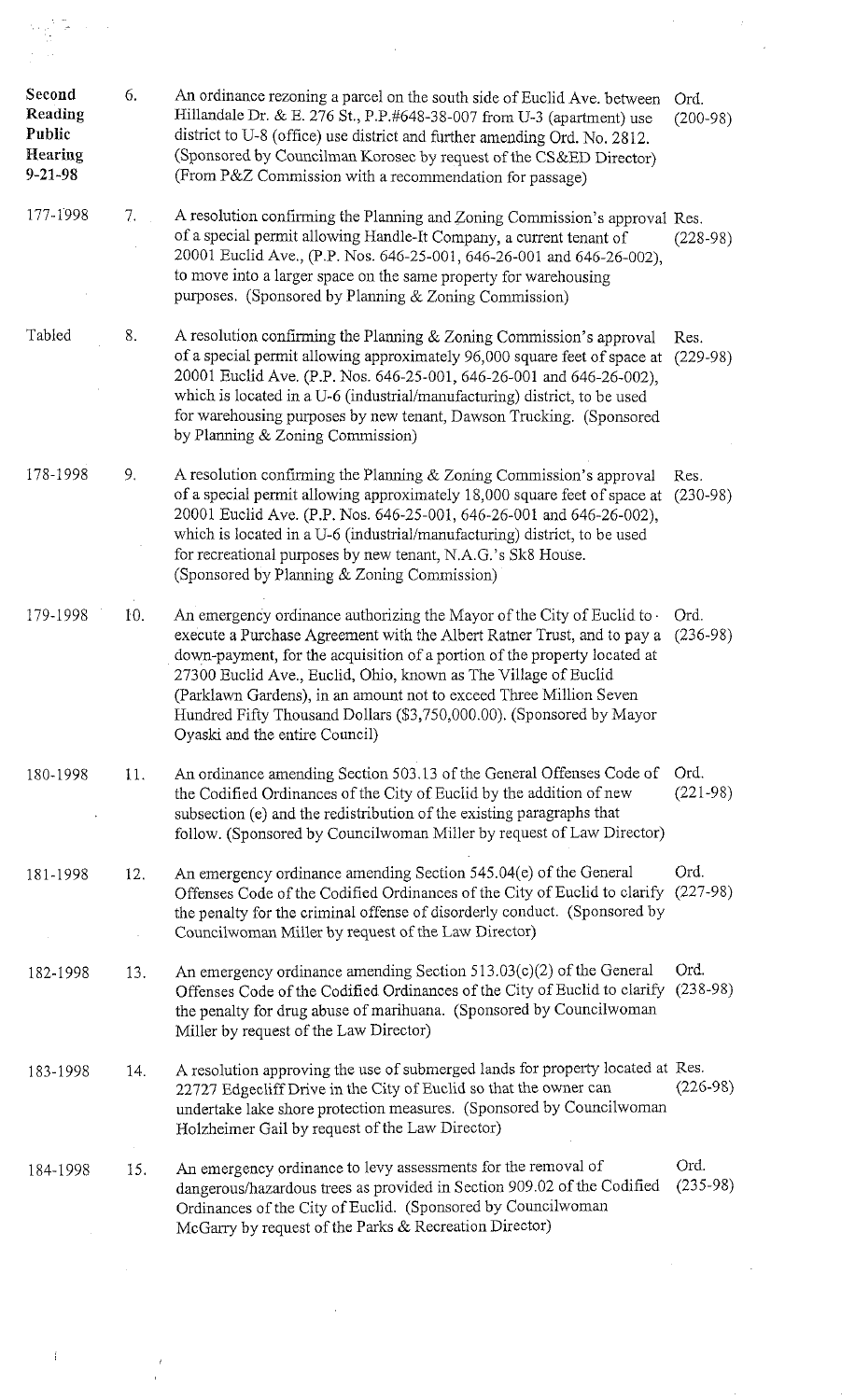| 185-1998                      | 16. | An emergency ordinance authorizing the Mayor as Ex-Officio Director of Ord.<br>Public Safety of the City of Euclid to enter into a contract after soliciting<br>proposals for the replacement of the bullet trap system of the Police<br>Department shooting range. (Sponsored by Councilwoman Miller by<br>request of the Police Chief)                                                                                                                                                                                                                       | $(222-98)$         |  |  |  |  |  |
|-------------------------------|-----|----------------------------------------------------------------------------------------------------------------------------------------------------------------------------------------------------------------------------------------------------------------------------------------------------------------------------------------------------------------------------------------------------------------------------------------------------------------------------------------------------------------------------------------------------------------|--------------------|--|--|--|--|--|
| 186-1998                      | 17. | An ordinance authorizing the Director of Public Service of the City of<br>Euclid to enter into a contract after advertising for bids for uniforms for<br>the years 1999 and 2000. (Sponsored by Councilman Dallos by request<br>of the Service Director)                                                                                                                                                                                                                                                                                                       | Ord.<br>$(223-98)$ |  |  |  |  |  |
| 187-1998                      | 18. | An ordinance authorizing the Director of Public Service of the City of<br>Euclid to enter into a contract after advertising for bids for the City's<br>requirements of salt for the 1998/1999 winter season for the period of<br>November 1, 1998 to October 31, 1999. (Sponsored by Councilman<br>Dallos by request of the Service Director)                                                                                                                                                                                                                  | Ord.<br>$(224-98)$ |  |  |  |  |  |
| 188-1998                      | 19. | An ordinance authorizing the Director of Public Service of the City of<br>Euclid to enter into a contract after advertising for bids for the purchase<br>of a snow plow and spreader for the 1999 International 4 x 2 Cab and<br>Chassis that was purchased through the State Co-op Program.<br>(Sponsored by Councilman Dallos by request of the Service Director)                                                                                                                                                                                            | Ord.<br>$(225-98)$ |  |  |  |  |  |
| 189-1998                      | 20. | An ordinance authorizing the Director of Public Service of the City of<br>Euclid to enter into a contract after advertising for bids for the purchase<br>of a combination Vac-All/Sewer Jet for Streets and Sewers Department.<br>(Sponsored by Councilman Dallos by request of the Service Director)                                                                                                                                                                                                                                                          | Ord.<br>$(232-98)$ |  |  |  |  |  |
| 190-1998                      | 21. | An ordinance authorizing the Director of Public Service of the City of<br>Euclid to enter into a contract after advertising for bids for the purchase<br>of emergency generators for Fire Station No. 1, No. 3 and No. 4.<br>(Sponsored by Councilman Dallos by request of the Service Director)                                                                                                                                                                                                                                                               | Ord.<br>$(233-98)$ |  |  |  |  |  |
| Pulled                        | 22. | A resolution accepting a grant of Twenty Three Thousand Four Hundred<br>Ninety-seven Dollars (\$23,497.00) from the Ohio Office of Criminal<br>Justice Services (OCJS) through the Violence Against Women Act<br>(VAWA) Block Subgrant for use by the City of Euclid Police Department<br>and the Department of Community Services and Economic Development<br>to be used for training City personnel on domestic violence and victims<br>assistance, community education and the purchase of equipment.<br>(Sponsored by Mayor Oyaski and the entire Council) | Res.<br>$(240-98)$ |  |  |  |  |  |
| 191-1998                      | 23. | An ordinance amending Ord. No. 8-1998, and authorizing the Director of Ord.<br>Parks & Recreation of the City of Euclid to exempt the Euclid Public<br>Schools from paying the per day room rental rate for the three classrooms<br>that the Euclid Public Schools will utilize for their English as a Second<br>Language Program at the Shore Cultural Centre. (Sponsored by<br>Councilwoman McGarry by request of the Parks & Recreation Director)                                                                                                           | $(241-98)$         |  |  |  |  |  |
| <b>CEREMONIAL RESOLUTIONS</b> |     |                                                                                                                                                                                                                                                                                                                                                                                                                                                                                                                                                                |                    |  |  |  |  |  |
| 172-1998                      | 24. | A resolution of appreciation to Richard A. Jost for his volunteer efforts<br>with the Junior Achievement of Greater Cleveland program. (Sponsored<br>by Mayor Oyaski and the entire Council)                                                                                                                                                                                                                                                                                                                                                                   | Res.<br>$(231-98)$ |  |  |  |  |  |
| 173-1998                      | 25. | A resolution of congratulations to Joey Tomsick on the occasion of his<br>being named Slovenian Home of Collinwood's "1998 Musician of the<br>Year". (Sponsored by Mayor Oyaski and the entire Council)                                                                                                                                                                                                                                                                                                                                                        | Res.<br>$(237-98)$ |  |  |  |  |  |

 $\frac{1}{\sqrt{2}}$ 

 $\label{eq:2.1} \mathcal{L}(\mathcal{L}) = \frac{1}{2} \sum_{i=1}^n \frac{1}{2} \sum_{j=1}^n \frac{1}{2} \sum_{j=1}^n \frac{1}{2} \sum_{j=1}^n \frac{1}{2} \sum_{j=1}^n \frac{1}{2} \sum_{j=1}^n \frac{1}{2} \sum_{j=1}^n \frac{1}{2} \sum_{j=1}^n \frac{1}{2} \sum_{j=1}^n \frac{1}{2} \sum_{j=1}^n \frac{1}{2} \sum_{j=1}^n \frac{1}{2} \sum_{j=1}^n \frac{1}{2$ 

 $\frac{1}{\sqrt{2}}$